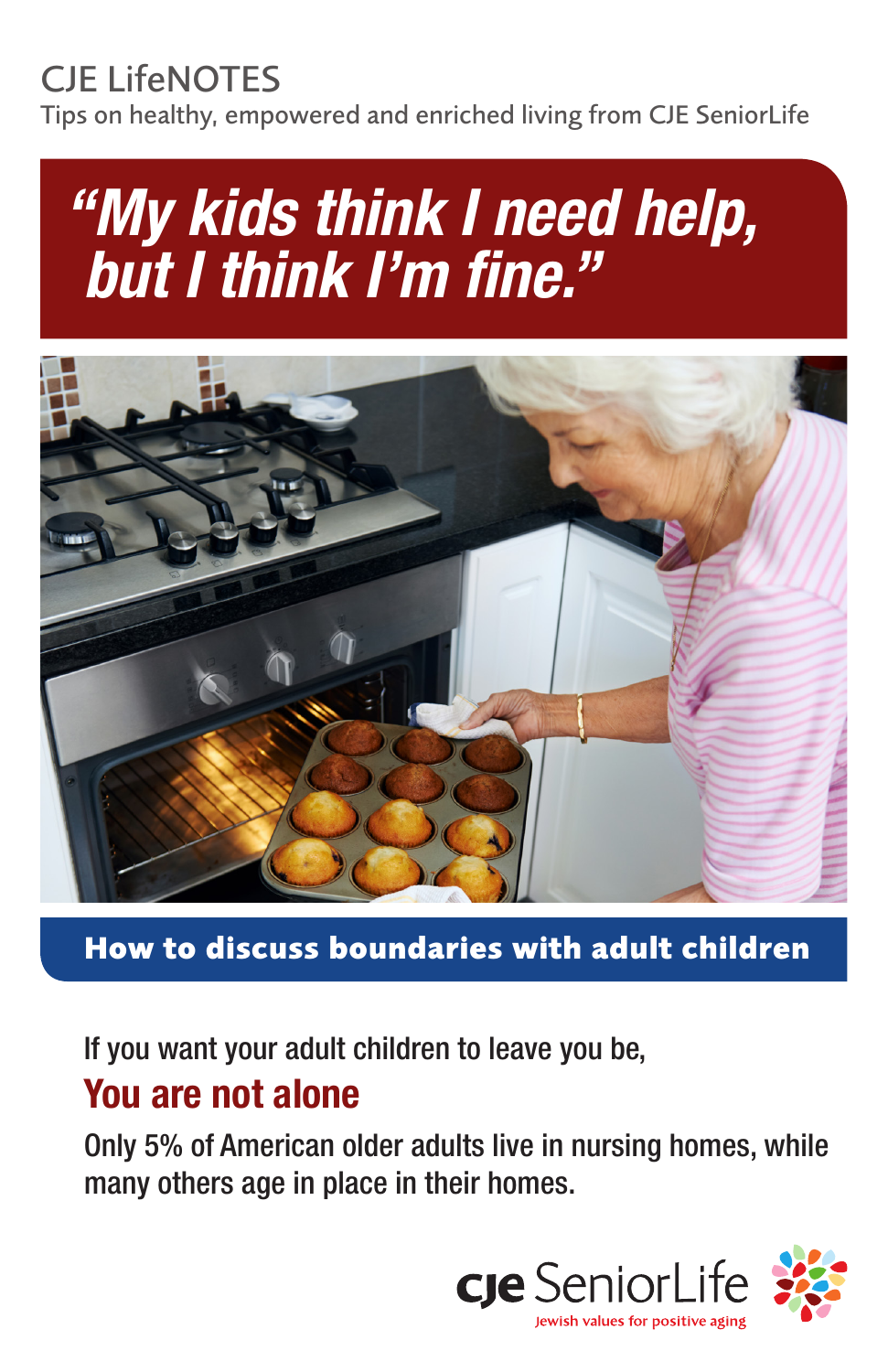## What's Best for You?

Aging well doesn't have to mean moving or giving up independence to appease loved ones' fears that you need help. Adult children and their parents each want what is best for the other, and communication is the key. But conversations between parents and children about the following issues can be difficult:

- money
- moving
- healthcare
- driving
- **independence**
- home safety
- **finances**
- sleep
- health conditions
- medication safety

Communication breakdowns between parents and children are common, even when conversations are initiated with the best **intentions** 

Start by sitting down together and listening to concerns from everyone. Try to keep an open mind as you pay attention to the needs and wants of everyone involved. How will decisions affect all family members? Think about what is valued and meaningful in life and how that can be maintained for as long as possible.

Gathering information from professionals can help educate both parents and adult children. Seek out primary care providers, occupational therapists, and tests such as a neuropsychological

evaluation. These professionals will give you and your family the tools to continue the conversation and make decisions about safe living.

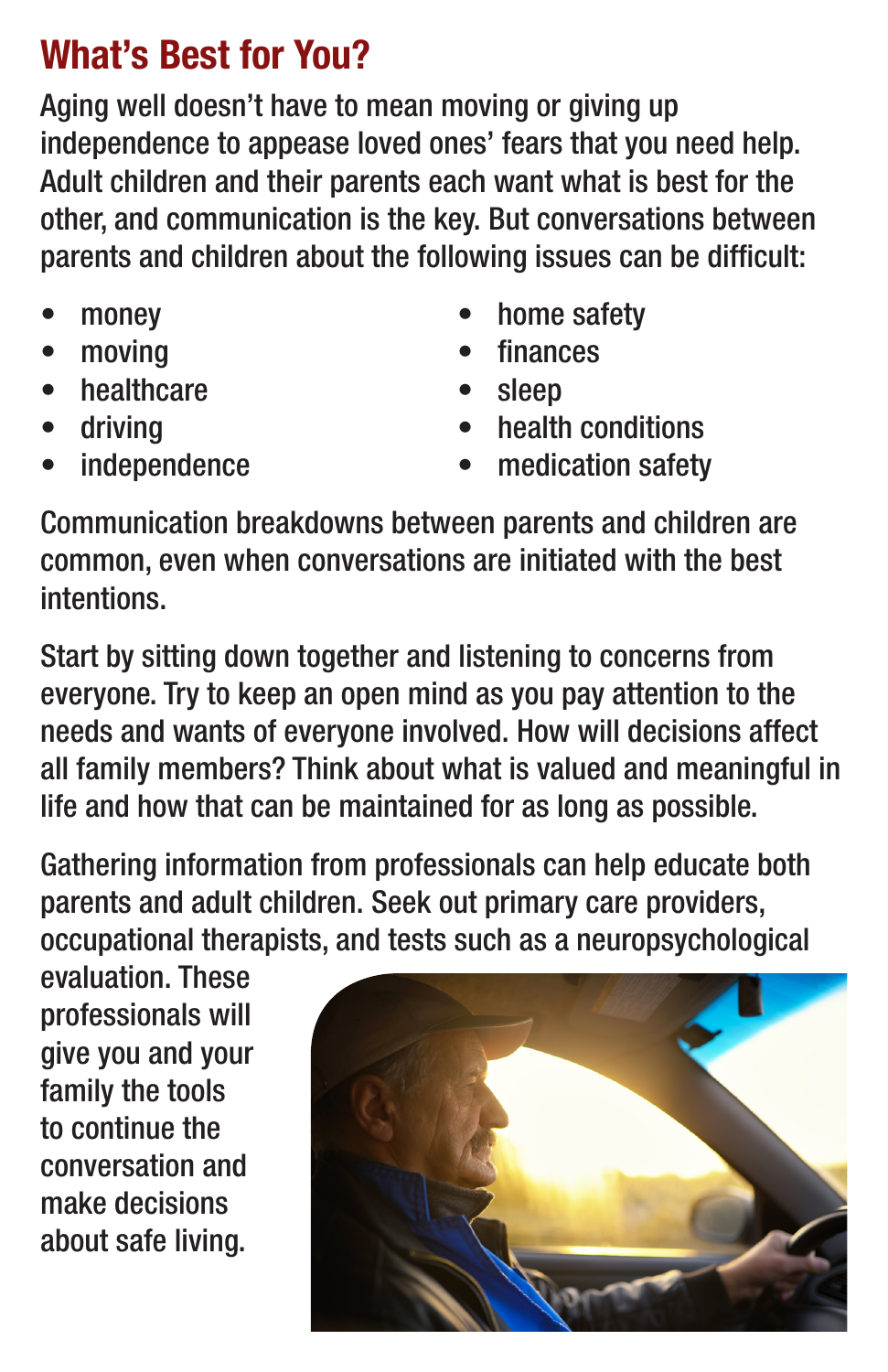There are many places to get information about aging in place, hiring help, or moving. Homecare agencies, libraries and senior centers all offer information to help navigate decisions. A social worker can help guide you through these myriad choices as well.



These are not one time discussions, so be sure to talk often. Discussing money can be very difficult, but don't ignore the reality of financial constraints and changes. Aging is not a perfectly linear process. As needs change over the years, regular conversations and education can help keep you in control of how you live.

#### If you are at a loss as to how to begin the conversation, try some of these starters:

*I know you are worried about me, let's talk about it.*

*I've been thinking about the house and I'd like to stay put. Here is why I think I'll be fine.*

*Let me show you the safety changes and updates I've made to the house.* 

*What are your concerns about me as I age?*

*As you know, I think I'm fine, what can I do to help you not worry?*

*Let's make a plan to keep talking about our concerns.*

*I think I'm fine, what are you seeing that I am not seeing?*